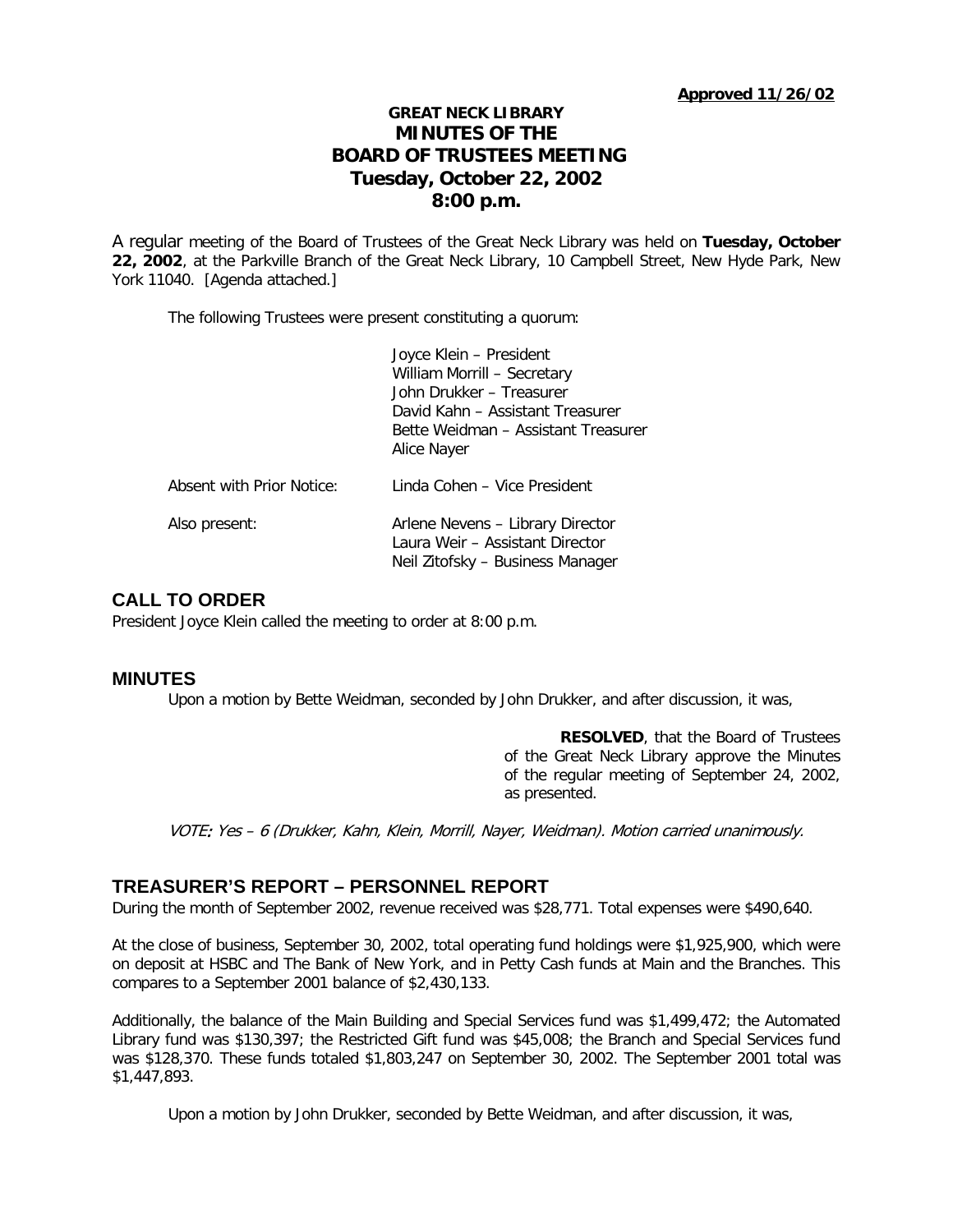**RESOLVED,** that the Board of Trustees of the Great Neck Library accept the October 22, 2002, Treasurer's Report with the Personnel Changes of September 19, 2002 through October 16, 2002.

VOTE: Yes – 6 (Drukker, Kahn, Klein, Morrill, Nayer, Weidman). Motion carried unanimously.

Upon a motion by John Drukker, seconded by Bette Weidman, and after discussion, it was,

**RESOLVED,** that the Board of Trustees of the Great Neck Library authorize the Treasurer to pay the persons named in the Check Register dated September 20, 2002 through October 16, 2002, Paid-Checks numbered 25571 through 25668 and To-Be-Paid Checks numbered 25669 through 25766, the sums set against their respective names, amounting in the aggregate to \$162,760.60.

VOTE: Yes – 6 (Drukker, Kahn, Klein, Morrill, Nayer, Weidman). Motion carried unanimously.

## **REPORTS**

Director's Report (attached hereto).

Public Comment: Ralene Adler

# **NEW BUSINESS**

## Cleaning Service

Upon a motion by Bette Weidman, seconded by Alice Nayer, and after discussion it was,

**RESOLVED,** that the Board of Trustees of the Great Neck Library authorize the Business Manager to contract with City Wide Cleaning Service to provide additional cleaning services at Main and at Station and Lakeville branches at an additional monthly cost of \$2,300 to be charged to the Cleaning Service budget line.

VOTE: Yes – 6 (Drukker, Kahn, Klein, Morrill, Nayer, Weidman). Motion Carried Unanimously.

## Payroll Processing Service

Upon a motion by Bette Weidman, seconded by John Drukker, and after discussion it was,

**RESOLVED,** that the Board of Trustees of the Great Neck Library authorize the Business Manager to contract with Paychex, Inc., to provide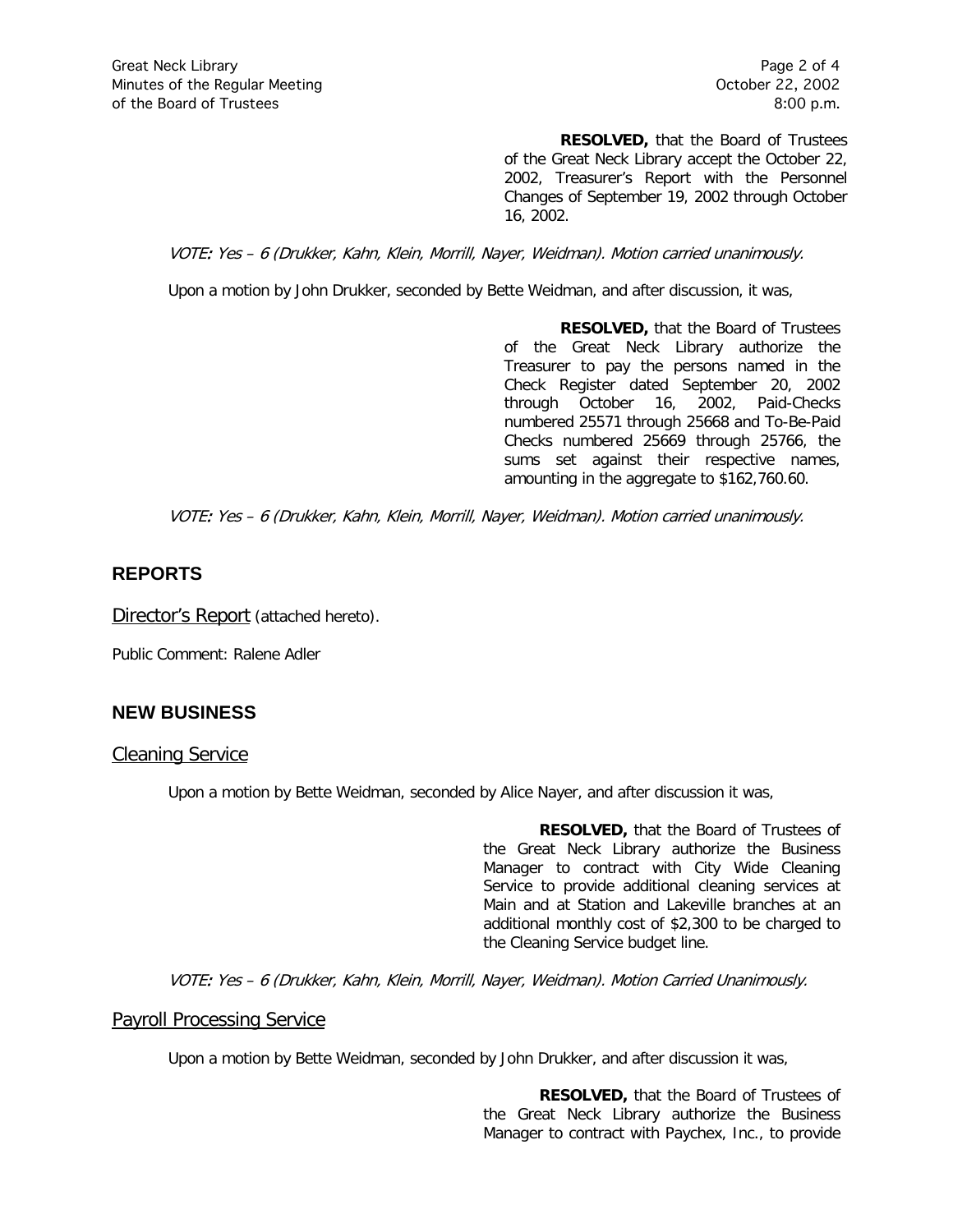payroll processing and tax remittance services as per their proposal, at an estimated annual cost of \$8,000. In the unlikely event that the Paychex conversion and service does not meet expectations, the Business Manager may resume current ADP service without further Board resolution.

#### Public Comment: Marianna Wohlgemuth

VOTE: Yes – 6 (Drukker, Kahn, Klein, Morrill, Nayer, Weidman). Motion Carried Unanimously.

## Architect's Contract

Architect Tom Piotrowski and Project Manager James Fox of the architectural firm of H2L2 were introduced.

Upon a motion by Bette Weidman, seconded by John Drukker, and after discussion it was,

**RESOLVED,** that the Board of Trustees of the Great Neck Library hereby designates the architectural firm H2L2 Architects and Planners, LLP, as architects to prepare design drawings and administer construction of an addition to and/or renovation of the Main Library facility in accordance with the terms of the Architects' Services Agreement in the form submitted, and as may be further modified and approved by the Library's legal counsel, and thereupon the President of the Board of Trustees is authorized to execute the Architects' Services Agreement on behalf of the Board of Trustees.

Public Comment: Karen Rubin, Ralene Adler, Marianna Wohlgemuth, Legal Counsel William Cullen

VOTE: Yes – 6 (Drukker, Kahn, Klein, Morrill, Nayer, Weidman). Motion Carried Unanimously.

## Owner's Representative Contract

Frank Marino of Advanced Consulting Corporation was introduced as the "'eyes and ears" for the Library from the start to the finish of the renovation and/or expansion project.

Upon a motion by Alice Nayer, seconded by Bette Weidman, and after discussion it was,

**RESOLVED,** that the Board of Trustees of the Great Neck Library hereby designates the firm of Advanced Consulting Corporation as the Library's Owner's Representative to perform pre-construction and construction oversight and administration services relating to an addition to and/or renovation of the Main Library facility in accordance with the terms of the Owner's Representative Services